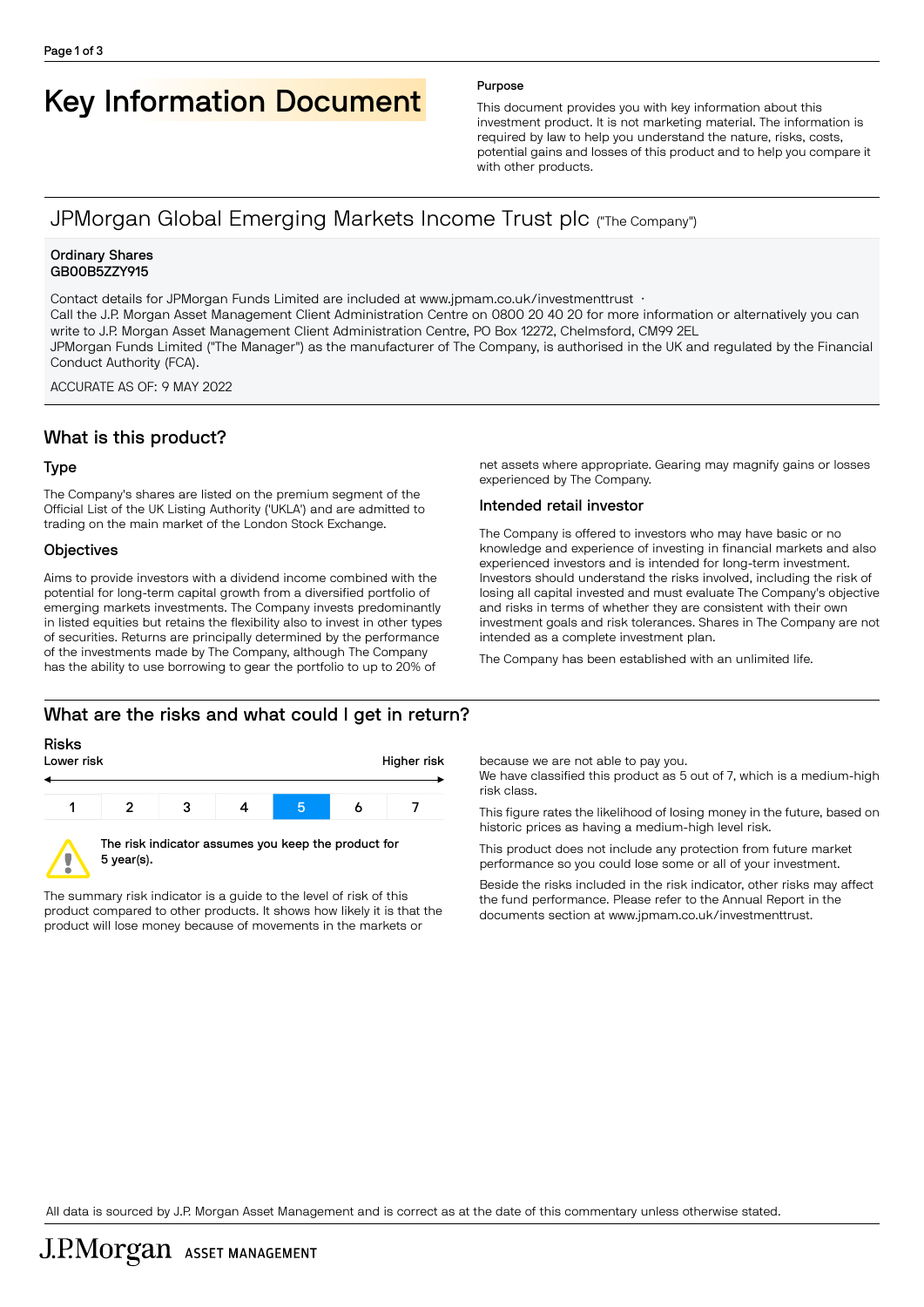#### Performance scenarios

Market developments in the future cannot be accurately predicted. The scenarios shown are only an indication of some of the possible outcomes based on recent returns. Actual returns could be lower.

| Investment £ 10,000.00 |                                     |            |            |                                                          |  |  |
|------------------------|-------------------------------------|------------|------------|----------------------------------------------------------|--|--|
| <b>Scenarios</b>       |                                     | 1 year     | 3 years    | 5 years<br><b>(Recommended</b><br><b>Holding Period)</b> |  |  |
| Stress Scenario        | What you might get back after costs | £1,509.00  | £4,070,00  | £3,006,00                                                |  |  |
|                        | Average return each year            | $-84.91%$  | $-25.89%$  | $-21.37%$                                                |  |  |
| Unfavourable Scenario  | What you might get back after costs | £7.597.00  | £6,378,00  | £5,728,00                                                |  |  |
|                        | Average return each year            | $-24.03\%$ | $-13.92\%$ | $-10.55%$                                                |  |  |
| Moderate Scenario      | What you might get back after costs | £10,223,00 | £10,651,00 | £11.097.00                                               |  |  |
|                        | Average return each year            | 2.23%      | 2.12%      | 2.10%                                                    |  |  |
| Favourable Scenario    | What you might get back after costs | £13,687.00 | £17,696.00 | £21,389.00                                               |  |  |
|                        | Average return each year            | 36.87%     | 20.95%     | 16.42%                                                   |  |  |

This table shows the money you could get back over the next 5 years, under different scenarios, assuming that you invest 10000 GBP.

The scenarios shown illustrate how your investment could perform. You can compare them with the scenarios of other products.

The scenarios presented are an estimate of future performance based on evidence from the past on how the value of this investment varies, and are not an exact indicator. What you get will vary depending on how the market performs and how long you keep the investment/ product.

The stress scenario shows what you might get back in extreme market circumstances, and it does not take into account the situation where we are not able to pay you.

The figures shown include all the costs of the product itself, but may not include all the costs that you pay to your advisor or distributor.

The figures do not take into account your personal tax situation, which may also affect how much you get back.

# What happens if JPMorgan Funds Limited is unable to pay out?

The Manager is responsible for administration and management of The Company, and does not typically hold assets of The Company (assets that can be held by a depositary are, in line with applicable regulations, held with a depositary in its custody network). The Manager, as the manufacturer of this product has no obligation to pay out since the product design does not contemplate any such payment being made. However, investors may suffer loss if The Company or the depositary is unable to pay out. Investors in The Company are not eligible to claim under the UK Financial Services Compensation Scheme.

# What are the costs?

The Reduction in Yield (RIY) shows what impact the total costs you pay will have on the investment return you might get. The total costs take into account one-off, ongoing and incidental costs.

The amounts shown here are the cumulative costs of the product itself, for three different holding periods. They include potential early exit penalties. The figures assume you invest 10000 GBP. The figures are estimates and may change in the future.

#### Costs over time

The person selling you or advising you about this product may charge you other costs. If so, this person will provide you with information about these costs, and show you the impact that all costs will have on your investment over time.

| Investment £ 10,000.00          | if you cash in after 1 year | if you cash in after 3<br><i>vears</i> | if you cash in after 5<br>years (Recommended<br><b>Holding Period)</b> |
|---------------------------------|-----------------------------|----------------------------------------|------------------------------------------------------------------------|
| <b>Total Costs</b>              | £144.00                     | £456.93                                | £804.88                                                                |
| Impact on Return (RIY) per year | 1.44%                       | 1.44%                                  | 1.44%                                                                  |